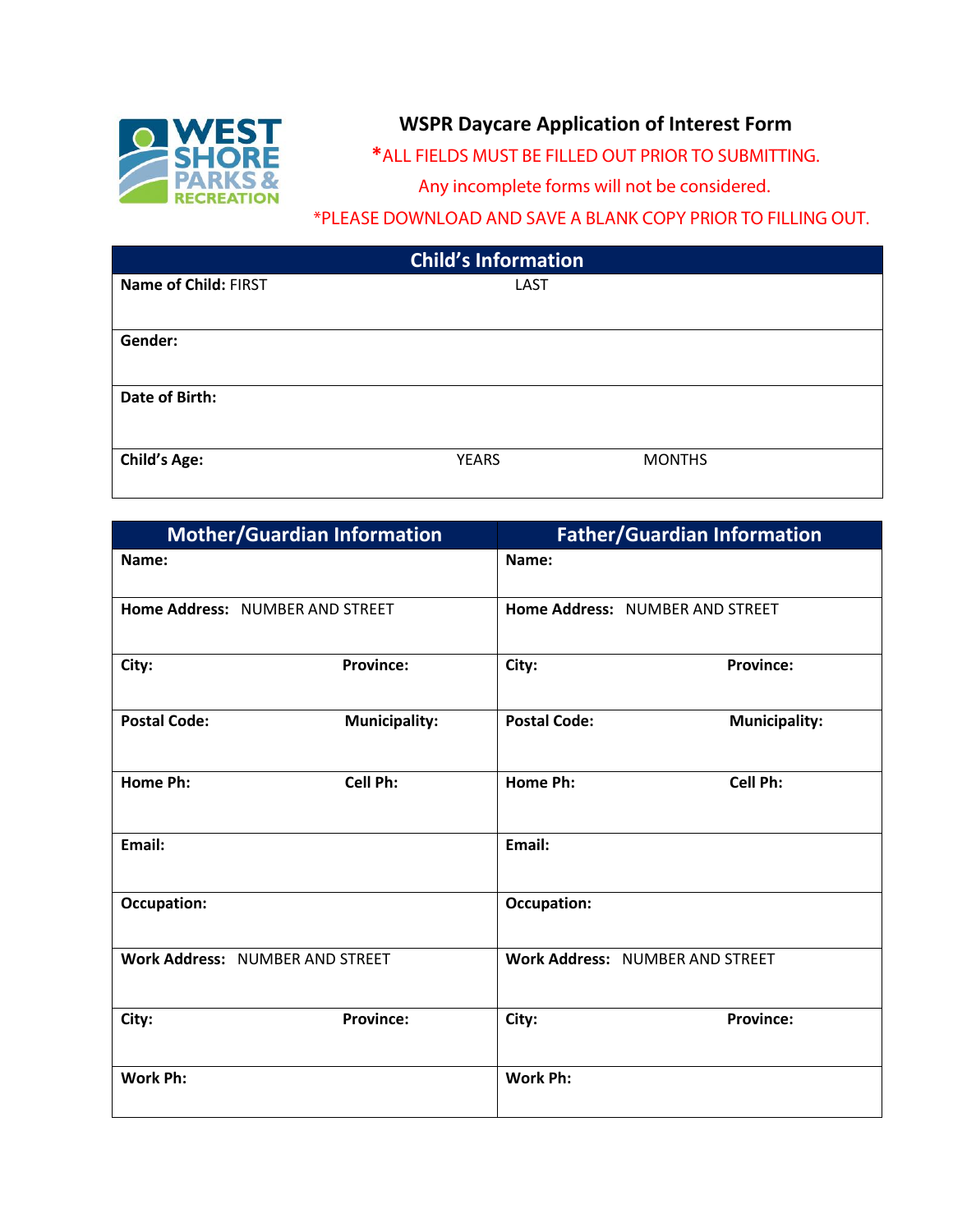| <b>Child's Medical Information</b>                                                                    |  |  |  |  |
|-------------------------------------------------------------------------------------------------------|--|--|--|--|
| Please list any allergies your child has:                                                             |  |  |  |  |
|                                                                                                       |  |  |  |  |
|                                                                                                       |  |  |  |  |
|                                                                                                       |  |  |  |  |
| Are there any medical/physical conditions that will affect your child's participation in programs?    |  |  |  |  |
|                                                                                                       |  |  |  |  |
|                                                                                                       |  |  |  |  |
| Does your child require extra support and qualify for funding through Support Child Development (QA)? |  |  |  |  |
| YES<br>NO                                                                                             |  |  |  |  |

| <b>Preferred Drop Off / Pick Up Times</b>               |                      |  |  |  |
|---------------------------------------------------------|----------------------|--|--|--|
| * Child can be in care for a maximum of 9 hours per day |                      |  |  |  |
| <b>Drop Off Times</b>                                   | <b>Pick Up Times</b> |  |  |  |
| 7:30am-7:45am                                           | 3:30pm-3:45pm        |  |  |  |
| 7:45am-8:00am                                           | 3:45pm-4:00pm        |  |  |  |
| 8:00am-8:15am                                           | 4:00pm-4:15pm        |  |  |  |
| 8:15am-8:30am                                           | 4:15pm-4:30pm        |  |  |  |
| 8:30am-8:45am                                           | 4:30pm-4:45pm        |  |  |  |
| 8:45am-9:00am                                           | 4:45pm-5:00pm        |  |  |  |
| 9:00am-9:15am                                           | 5:00pm-5:15pm        |  |  |  |

## **Other Children in the Families' Information**

Do you have other children in preschool, afterschool care or other WSPR programs? If yes, which programs?